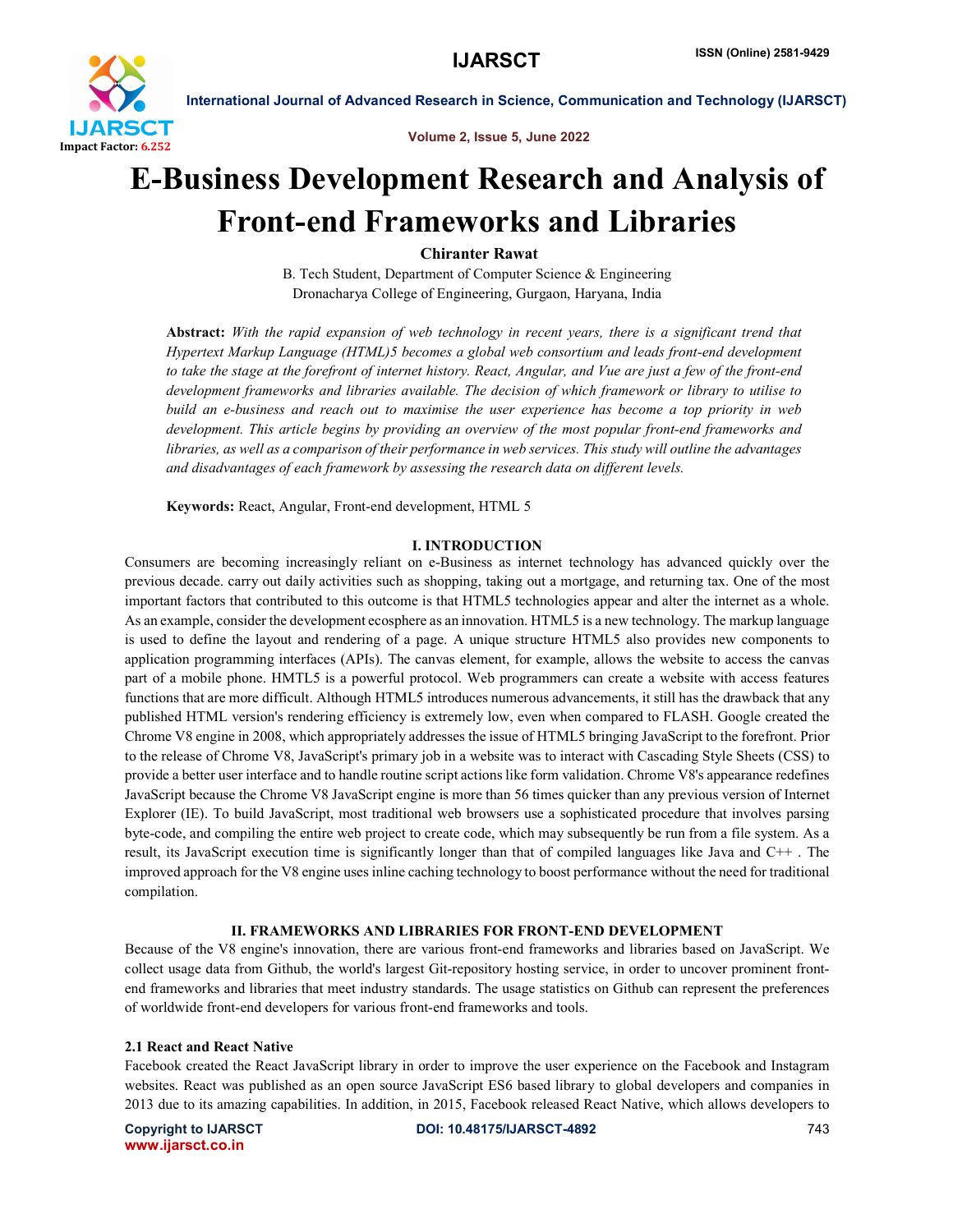

### Volume 2, Issue 5, June 2022

create mobile apps using React on major mobile platforms such as iOS and Android. The Document Object Model is where React stores website content as distinct components (DOM). JavaScript will be used to render the component in the browser. The JavaScript rendering speed will be faster than that of traditional dynamic webpages with Chrome V8 technology. Creating a virtual DOM [8] is another React fundamental understanding. When a user refreshes the data or visits other subpages on a typical HTML website, the page is completely re-rendered. The re-rendering procedure consumes more browser resources and slows down the webpage. React, in contrast to the old method, takes a different approach to the problem by creating a virtual DOM with one-way data binding.

When a user navigates to a new subpage, React first builds an updated virtual DOM, then compares the difference between the virtual DOM and the real DOM. DOM was shown. It will re-render the actual transform part after it summarises the differences in each component, but other uniform parts will not be re-rendered.

# 2.2 Angular 1&2

Angular is a well-known open source front-end web application framework based on JavaScript ES5 that was created by Google in 2010 .

Angular's primary development goal is to make it easier for web designers to create a persistent web form . As the frontend history progresses, Angular's position evolves to match more development criteria, allowing web developers to create more complex apps using the Angular framework. However, because of its basic design model, Angular has fallen significantly behind competing front-end frameworks in recent years. In order to bring Angular up to date, the second version, Angular 2, was launched in 2016 , which was totally redesigned by the Google development team.

The main concept of Angular 1 is two-way data binding in web browsers, which significantly reduces the back-end data processing burden on web servers. The custom tag attributes have been incorporated in JSON, and Angular 1 uses those elements as directives to link input or output parts of the website page to a model represented by Scope. When users take interactive activities on websites, the values of certain JavaScript variables are updated from dynamic JSON resources, and the data is submitted to the server. Because Angular's two-way data binding completes all interactions in web browsers, website changes don't have to wait for data processing from the back-end server, and the updated data is rendered straight in the front-end using HTML. As a result of the Angular 1 technology, HTML rendering can be faster without having to wait for a back-end response.

Angular 2 has completely redesigned its concept and optimised Angular 1's binding process as compared to Angular 1. To begin with, Angular 2 removes the template directive and controller. It combines the two pieces using a new module called 'Component.'

Finally, Angular 2 switches from a JavaScript-based language to a TypeScript-based language, which is a strict syntactical superset of JavaScript created by Microsoft. Fourth, Angular 2 monitors interactive activities with zone.js rather than Scope. Last but not least, Angular 1 was designed for desktop web apps with limited support for mobile platforms, whereas Angular 2 prioritises mobile devices. Angular 2 has a smaller size and faster speed, which is important in mobile development, thanks to the optimization and integration of numerous features.

### 2.3 Vue.js

Evan You created Vue.js, a prominent JavaScript ES6-based open source framework, in 2014. The first goal of Vue's development is to enable responsive data binding and UI components using a simple Application Programming Interface (API).

Although Vue is intended for use in single-page applications, it is often regarded as having limited functions and being difficult to adopt in commercial applications. However, the open source community has created a strong third-party supporting library and packages to help Vue drive complex single-page applications with routing, state management, and build tooling. Model and Model can be viewed. The website content is displayed in the View area, which is a displayed DOM. DOM listeners and Data Bindings are found in the View Model section. It acts as a data intermediary between the View and the Model. When the data is triggered by the users, View is being processed. Vue will monitor and update the Model section's data using DOM listeners. Vue will use DOM binding to adjust the website content appearance when Model's data is updated. In brief, Vue achieves two-way binding by using one-way binding with DOM listeners.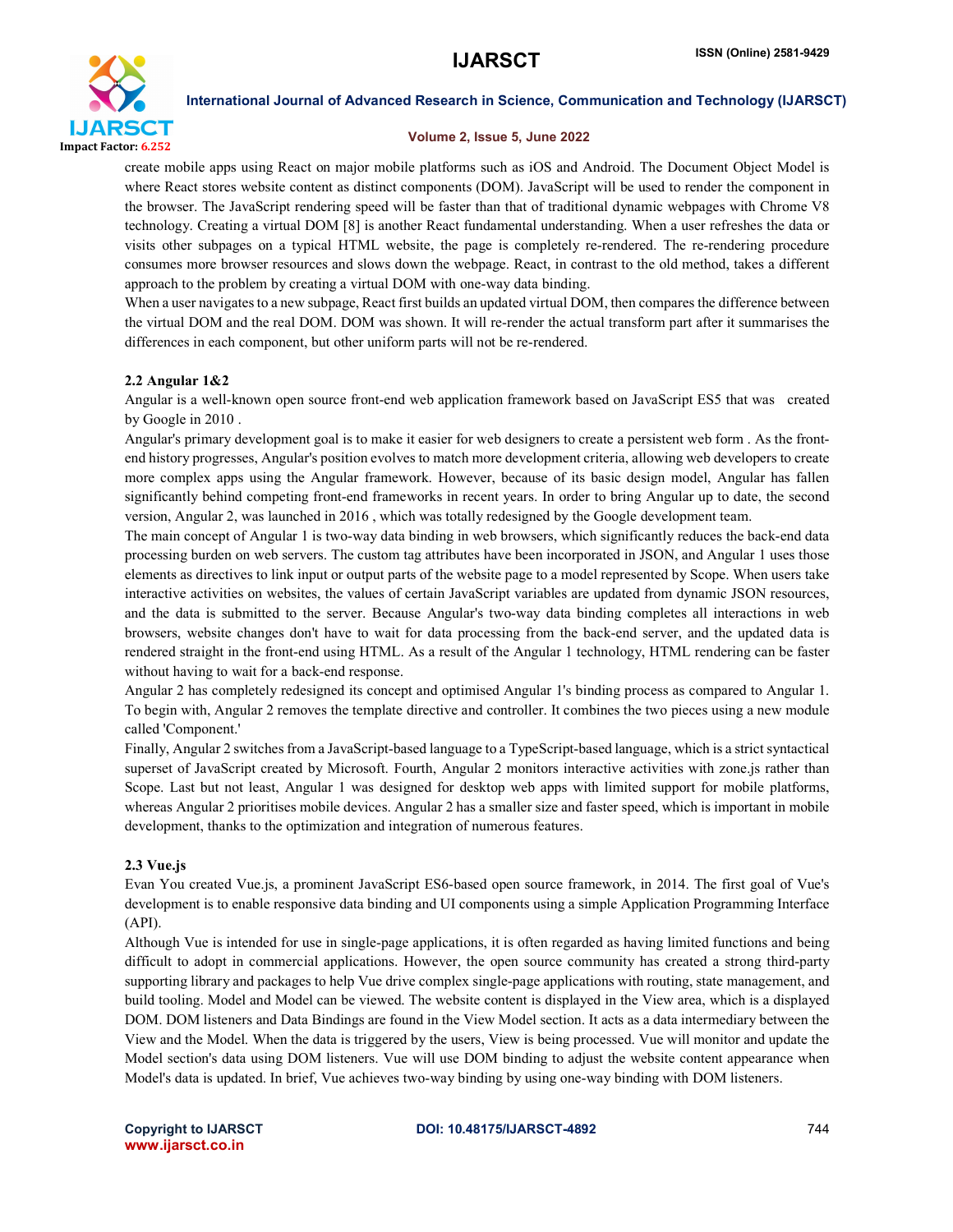

#### Volume 2, Issue 5, June 2022

#### III. THE FRONT-END SOLUTION IS BEING ANALYZED

React, Angular, and Vue are unquestionably prominent frontend development alternatives in modern web development. They do, however, have distinct qualities and concepts. It means that different commercial criteria must choose an appropriate framework or library to get the most out of their applications.

#### 3.1 The Data Processing

Data processing is an important aspect of front-end development since the efficiency and quality of data processing determine the user experience when accessing the application. Vue may achieve two-way binding via DOM listeners or one-way binding without them. The choice of one-way or two-way data binding is the most major difference between React and Angular 1. React, in comparison to Angular 1, has a more sophisticated data flow to check the difference between the virtual DOM and the shown DOM. However, using a two-way method between a component and a view may cause the component to transition into unexpected states as a result of conflicting data from multiple sources, whereas using a one-way method can avoid conflict issues in multiple data sources, particularly in event-based situations. As a result, the Angular 2 team has improved the concept of developers being able to leverage both one-way and two-way binding. In certain situations, the hybrid method is the greatest option for absorbing information.

# 3.2 Volume and Performance

A larger volume indicates that the framework or library has more features and functions, but it will take longer to load, either a framework or a library. Angular 2 has the largest file size, with 143 kilobytes (KB), followed by Vue with 23 KB and React with 43 KB. Because of its massive size, Angular 2 includes more advanced and extensive functions and capabilities. However, due to its complex structure, Angular 2's running performance may be inferior to that of React or Vue, particularly when it comes to memory allocation. Table 3 demonstrates that Angular 2 takes longer to prepare and operate the memory, whereas Vue takes less time because of its flexibility and efficiency.

### 3.3 Language Based

Language-based considerations are also significant because different languages have varied situations in terms of project development, such as difficulty and efficiency. Situations depending on language in various frameworks and libraries React and Vue are built on JavaScript ES6, which is the most recent JavaScript industry standard from 2015. The previous version of JavaScript, ES5, is used by Angular 1. TypeScript is used by Angular 2 to deliver a better type inference experience and to decrease all types of problems in online apps. In addition, TypeScript helps developers get rid of the old JavaScript programming format by streamlining the language structure. TypeScript, on the other hand, has a small user base. There's a chance TypeScript will become obsolete if a new syntactical tight superset of JavaScript emerges. Because it is the industry criterion in producing JavaScript, JavaScript ES6 can be modified but not removed.

#### 3.4 Technical Support

Technical assistance is also required since greater support may help build stronger relationships with developer communities, which is critical for the framework's reputation to grow. React has excellent technical support and a very reliable API.

The official scripts to aid developers in doing the related update make upgrading and immigration relatively straightforward. In a nutshell, React provides long-term technical support. Angular offers similar functions, but its API isn't as robust as React's.

APIs from previous versions have been removed. Despite the fact that Vue provides an easy migration and update system across versions, the official team has no plans to improve it owing to funding constraints.

#### 3.5 E-Business Solutions

Each framework or library has its own set of advantages and disadvantages.

In terms of data processing, Angular 2 offers the best one-way and two-way binding solution. Furthermore, the Google development team's official technical support is consistent and dependable. However, due to its numerous functionalities, its volume is too large to play an adequate running performance, and its based language has a small community. As a

www.ijarsct.co.in